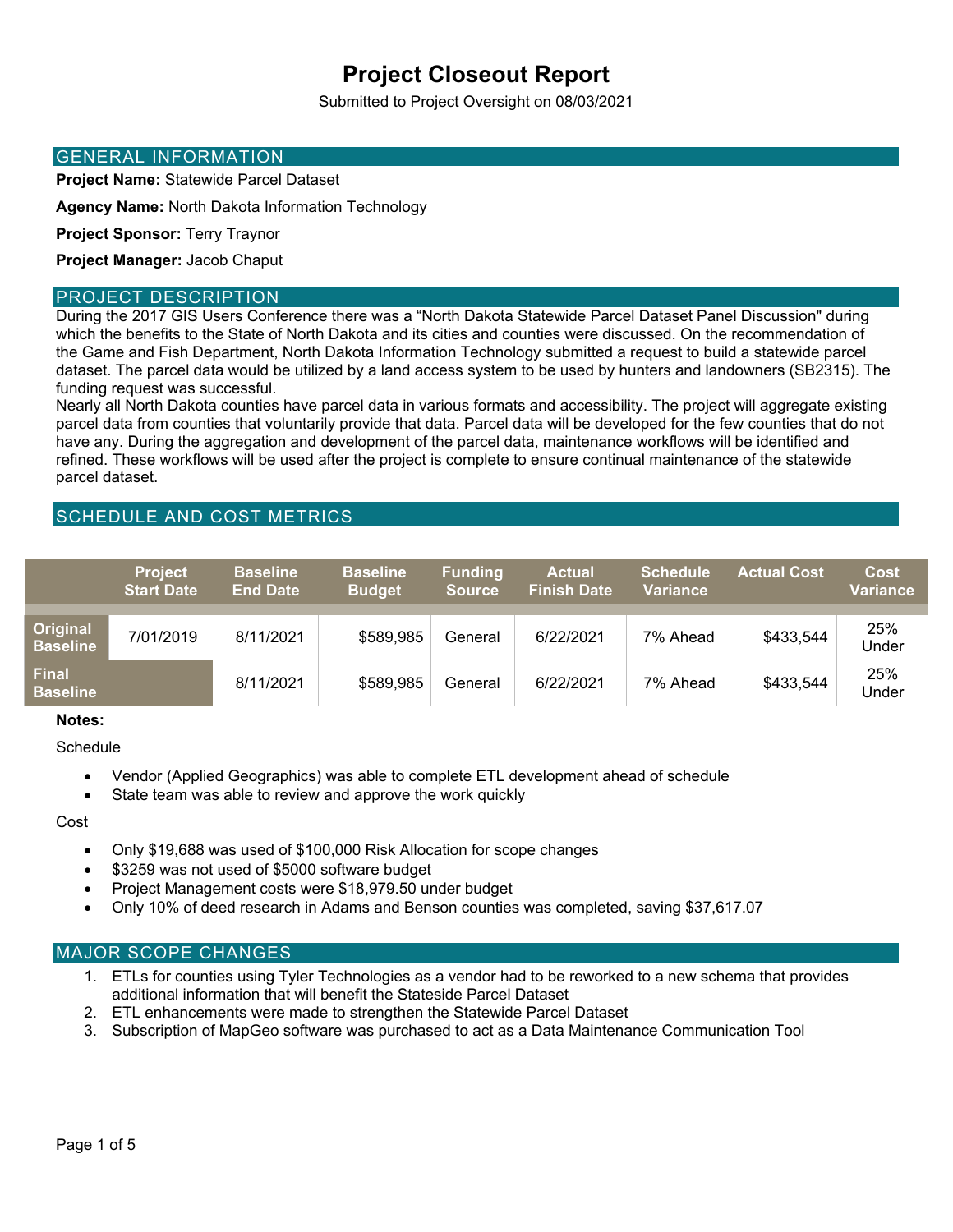# **OBJECTIVES**

| <b>Business Objective</b>                                                                                                                                                                                                                            | <b>Measurement Description</b>                                                                                                                                                  | Met/<br><b>Not Met</b> | <b>Measurement Outcome</b>                                                                                                           |
|------------------------------------------------------------------------------------------------------------------------------------------------------------------------------------------------------------------------------------------------------|---------------------------------------------------------------------------------------------------------------------------------------------------------------------------------|------------------------|--------------------------------------------------------------------------------------------------------------------------------------|
| This data needs to have complete<br>coverage across the state. The<br>locational need for this data can<br>occur anywhere in the state.                                                                                                              | At project completion, all 53<br>counties are contributing data to<br>the statewide dataset.                                                                                    | Met                    | Statewide: All 53 counties are<br>contributing to the statewide<br>dataset.                                                          |
| There needs to be one layer for this<br>data instead of 53 (one for each<br>county). This will allow for processes<br>to rely on standard naming<br>conventions and content.                                                                         | At project completion, all<br>boundary geographies will be<br>common to one table.                                                                                              | Met                    | Seamless: All boundary<br>geographies are common to<br>one table.                                                                    |
| There needs to be a common set of<br>field names and field values. This will<br>allow users of this data and<br>applications to set up queries and<br>map display.                                                                                   | At project completion, a<br>minimum domain of common<br>fields values and common field<br>names will exist across the entire<br>data set.                                       | Met                    | Standardized: Minimum domain<br>of common fields values and<br>common field names exist<br>across the entire dataset.                |
| This data needs to be updated on a<br>set schedule. Updates can be<br>scheduled on a county-by-county<br>basis to reflect the differences in<br>county population and property<br>activity.                                                          | At project completion, each<br>county will have a documented<br>data update workflow process.<br>At project completion a regular<br>update cycle will exist for each<br>county. | Met                    | Maintained: Regular data<br>update cycle exists for each<br>county. Each county has a<br>documented data update<br>workflow process. |
| The data will be available via<br>download and web services.<br>Although this dataset is developed<br>primarily for the use of state<br>agencies and their constituents,<br>other levels of government and the<br>private sector will use this data. | At project completion, data will<br>be publicly available for<br>download, and via streaming<br>service from the GIS Hub.                                                       | Met                    | Publicly Accessible: Data will be<br>made available in July 2021.                                                                    |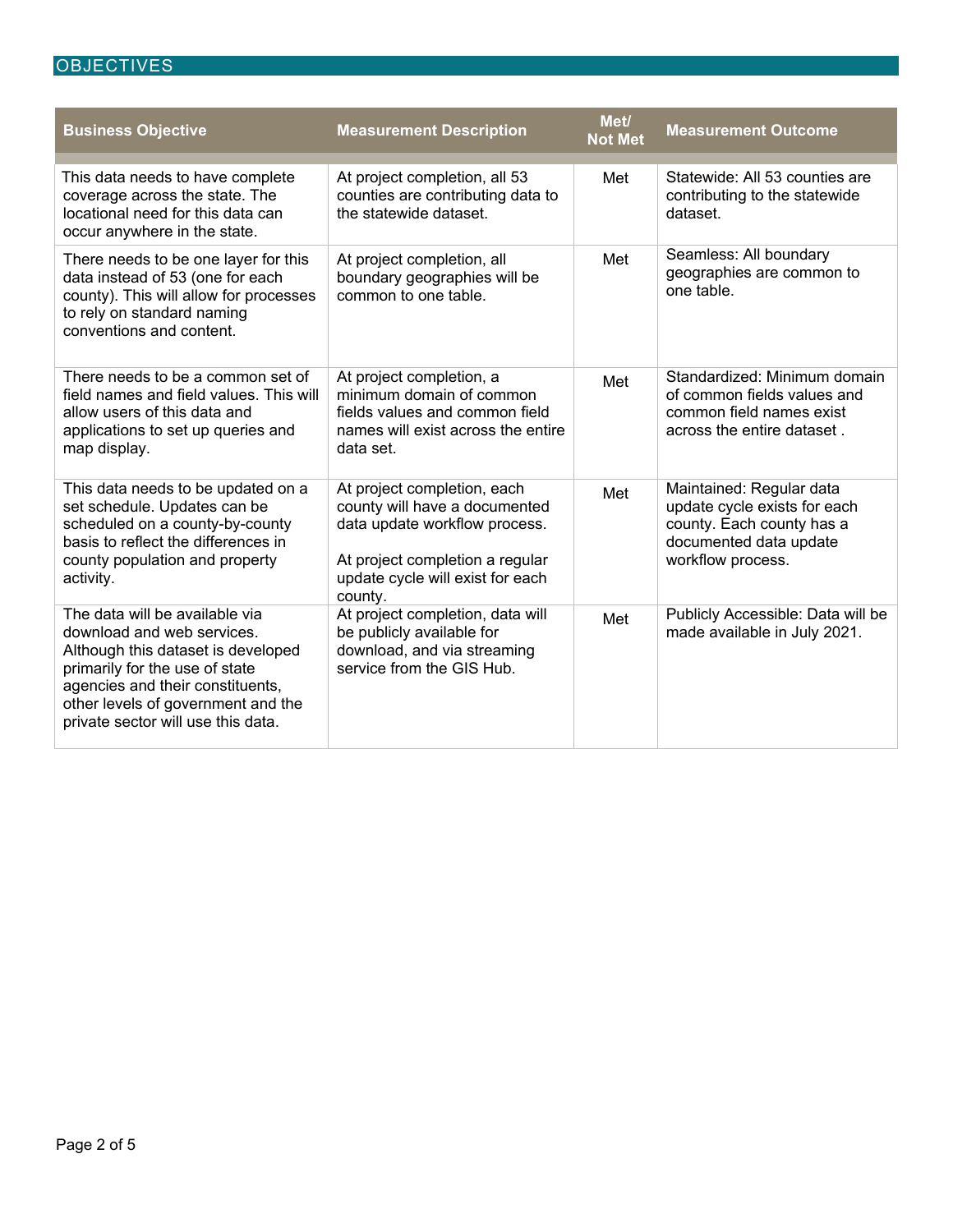# POST-IMPLEMENTATION REPORT

Post-Implementation Reports are to be performed after a project is completed. A "PIR" is a process that utilizes surveys and meetings to determine what happened in the project and identifies actions for improvement going forward. Typical PIR findings include, "What did we do well?" "What did we learn?" "What should we do differently next time?"

**Lesson Learned, Success Story, Idea for Next Time, Etc.** 

#### **What Went Right?**

Everything. The secret sauce is a blend of AppGeo and Jake.

Everything ran smoothly and on time. Even with the minor setback of the issue we had with redacting names, the process went well.

Communication, both via Teams and Email, was handled very well.

The AppGeo team worked really well together - Nate, Russell, Rebecca, Myriam, and Sarah/the MapGeo support team. Nate was amazing and was able to learn on the project so many new things (FME Server, Esri dashboards, survey123 and hub, etc.). His technical prowess, professionalism and communication is top notch. Russell picked things up very quickly and smoothly under Nate's wing. Rebecca and Myriam developed a routing protocol for QC and really got into a rhythm so they were able to keep the tasks moving on schedule.

The State team was so great to work with. Jake and Bob are really intelligent and easy to work with and have great personalities. They understand the technical side of things well and where they didn't, they were able to pick them up quickly to keep project tasks moving right along or knew when to ask good questions. Jake is a super-efficient PM who was always on the ball and followed through on all promises. Everyone on the State's project team was friendly, thoughtful, and participated as much as possible which was really appreciated. Bob did a great job wrangling the project team's review comments and getting their feedback to us on schedule and in an orderly fashion.

Using MapGeo as a review tool for the project went very well. It made it easy for the review team to look at draft data quickly without having to start up ArcGIS. Or if they weren't a GIS super-user this was a tool that made them able to participate in the review process when they otherwise may not have. It also enabled us to easily share the ETL status as a visualization that was publicly available to anyone interested in the project progress.

The Department of Game and Fish was able to take advantage of the statewide parcel data in time for their launch of the new private property hunting application and therefore there has been immediate value provided back to the State before the project has even officially ended.

The Counties and vendors were really great to work with and all 53 counties ended up participating which is amazing. Two of the vendors took it upon themselves to develop a standard export of the tax roll data to support submission of the data in the state's desired schema. And one of the vendors took it a bit further and automated the extract and upload of the data to the state on a scheduled basis for all the counties they work with.

The project went on, or ahead of, schedule most of the time to the point we were able to add some additional tasks (change orders) into the project without negatively impacting the overall schedule, which improved the final deliverables.

| What could have gone better?                                                                                                                                                                                                                                                                                                                                                                                                                                                                           | <b>Lessons Learned</b>                                                                                                                     |  |  |
|--------------------------------------------------------------------------------------------------------------------------------------------------------------------------------------------------------------------------------------------------------------------------------------------------------------------------------------------------------------------------------------------------------------------------------------------------------------------------------------------------------|--------------------------------------------------------------------------------------------------------------------------------------------|--|--|
| Define the very end of things to be done, e.g., data delivery<br>to the public and factor that into the work schedule                                                                                                                                                                                                                                                                                                                                                                                  | Include items like the data delivery to the RFP so it is<br>known to the project teams near the beginning and factor<br>into the schedule. |  |  |
| Even though AppGeo was a good company to work with<br>and produced what we wanted, I wish North Dakota's RFP<br>process gave bonus points for companies based out of<br>North Dakota or at least with a more local presence (MT,<br>MN, SD, or upper mid-west). The local companies were<br>ahead or at least competitive in the RFP proposals until<br>the price factor came in and then it was a huge spread and<br>advantage to the out-of-state company that has the<br>resources for outsourcing. | Procurement laws regarding scoring can be reviewed to<br>the team who is responsible for scoring.                                          |  |  |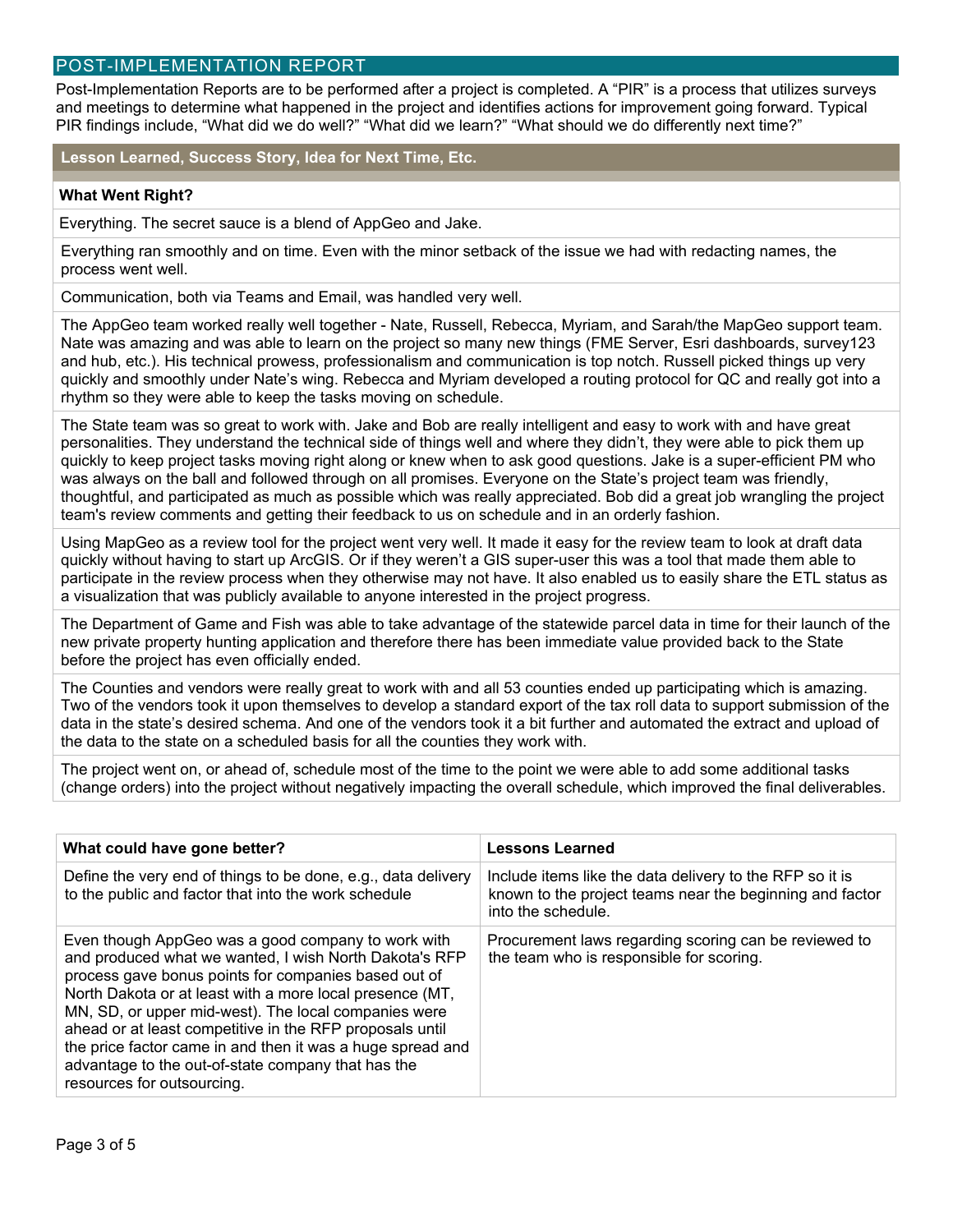| There was significant back and forth on several of the<br>deliverables that stretched the teams time and project<br>budget.                                                                                                                                                                                                                                                                                                                                                                                                                                    | Try to keep to the scoped one round of consensus<br>feedback.                                                                                                                                                                                                                                                                                                                                                                  |
|----------------------------------------------------------------------------------------------------------------------------------------------------------------------------------------------------------------------------------------------------------------------------------------------------------------------------------------------------------------------------------------------------------------------------------------------------------------------------------------------------------------------------------------------------------------|--------------------------------------------------------------------------------------------------------------------------------------------------------------------------------------------------------------------------------------------------------------------------------------------------------------------------------------------------------------------------------------------------------------------------------|
| Vendors were not included in initial outreach<br>communications and webinar invites.                                                                                                                                                                                                                                                                                                                                                                                                                                                                           | Vendor participation in the project from the beginning will<br>make future similar project work much more seamless<br>and coordinated. For example, vendors can build<br>standard data extracts for all of their client counties to<br>help save time and money on the project (Tyler did this<br>late in the project after we already inventoried the non-<br>standardized data and built some ETLs).                         |
| Lots of communications flying around about many different<br>topics, via email, chat, and meetings during the establish<br>baseline status phase, which was hard to keep track of.                                                                                                                                                                                                                                                                                                                                                                             | Eventually, we started to put any notes/actions related to<br>individual counties into a contact tracking sheet,<br>highlighting them in red if follow-up is needed. Need to<br>define clearly up front whose responsibility it is to manage<br>the communications.                                                                                                                                                            |
| A remote machine was needed for configuring the ETLs on<br>the state's side and reviewing the ETL outputs. Initially all<br>internet connection was blocked for Nate's user, which<br>meant that connecting to FME Server, configuring the<br>emailers built into the ETLs, and accessing source data<br>feature services wasn't possible. Enabling this access<br>caused delays. Additionally, using ArcPro was never<br>possible since you need to log in to an esri account<br>through the web to use it.                                                   | AppGeo should include in the initial access requirements<br>for the State to ensure that the workstation used for<br>working with the FME workspaces can be used to<br>connect to FME Server to publish workspaces. The user<br>must also have the appropriate permissions to do this.<br>Ideally the remote machine would have web access fully<br>enabled, but this didn't seem to be an option due to<br>security concerns. |
| Redaction of sensitive data: this became a big issue mid-<br>project because the State and counties haven't had to do<br>this before so no procedures were in place to quickly<br>perform the redactions or to know to perform them prior to<br>submitting data to the State. The project team ended up<br>having to work with the NDACo who worked with the<br>Legislature to alter the century code language for<br>clarification and then provide guidance to the counties.                                                                                 | Raise the sensitive data topic at the beginning of the<br>project (in this case at the counties kickoff meeting) to let<br>them know to redact sensitive data prior to submitting<br>data.                                                                                                                                                                                                                                     |
| FME geometry validation check includes a check for null<br>geometry parts but it does not actually check for<br>geometries with an area of 0. This wasn't noticed until<br>work was underway on Batch 5. To fix this we had to go<br>back and edit all previously delivered workspaces and add<br>a new validation check specifically for it.                                                                                                                                                                                                                  | Keep this in mind at the onset of future projects and<br>implement the check while the initial ETL buildout is<br>occurring.                                                                                                                                                                                                                                                                                                   |
| Towards s the end of the project, the State requested to<br>move feature classes outside of feature datasets and<br>rename things. They wanted to be more consistent w/ how<br>things are handled in the Hub eGDB. Changing it mid-<br>project required testing to determine level of effort (LOE),<br>then the renaming, then updating workspaces and<br>documentation. All of which is out of scope and extra work<br>but may be too small to be worth a change order. Little<br>things like this add up and take resources away from<br>planned activities. | This should've been considered and determined by the<br>State when we did the initial work of developing and<br>reviewing the database schema.                                                                                                                                                                                                                                                                                 |
| There were a handful of requests from the State made for<br>out-of-scope work and recommendations. For example, a<br>state team member requested help with researching and<br>identifying best practices for data publishing. This was out<br>of scope, but Michele went ahead and did some work on<br>this anyway to help out.                                                                                                                                                                                                                                | The State should have included in the RFP data<br>publishing support and the other extra tasks or provided a<br>mechanism in the contract to allow AppGeo to perform<br>these types of support tasks without a change order, e.g.,<br>An As-needed Support task and budget that runs in<br>parallel with the core project work.                                                                                                |